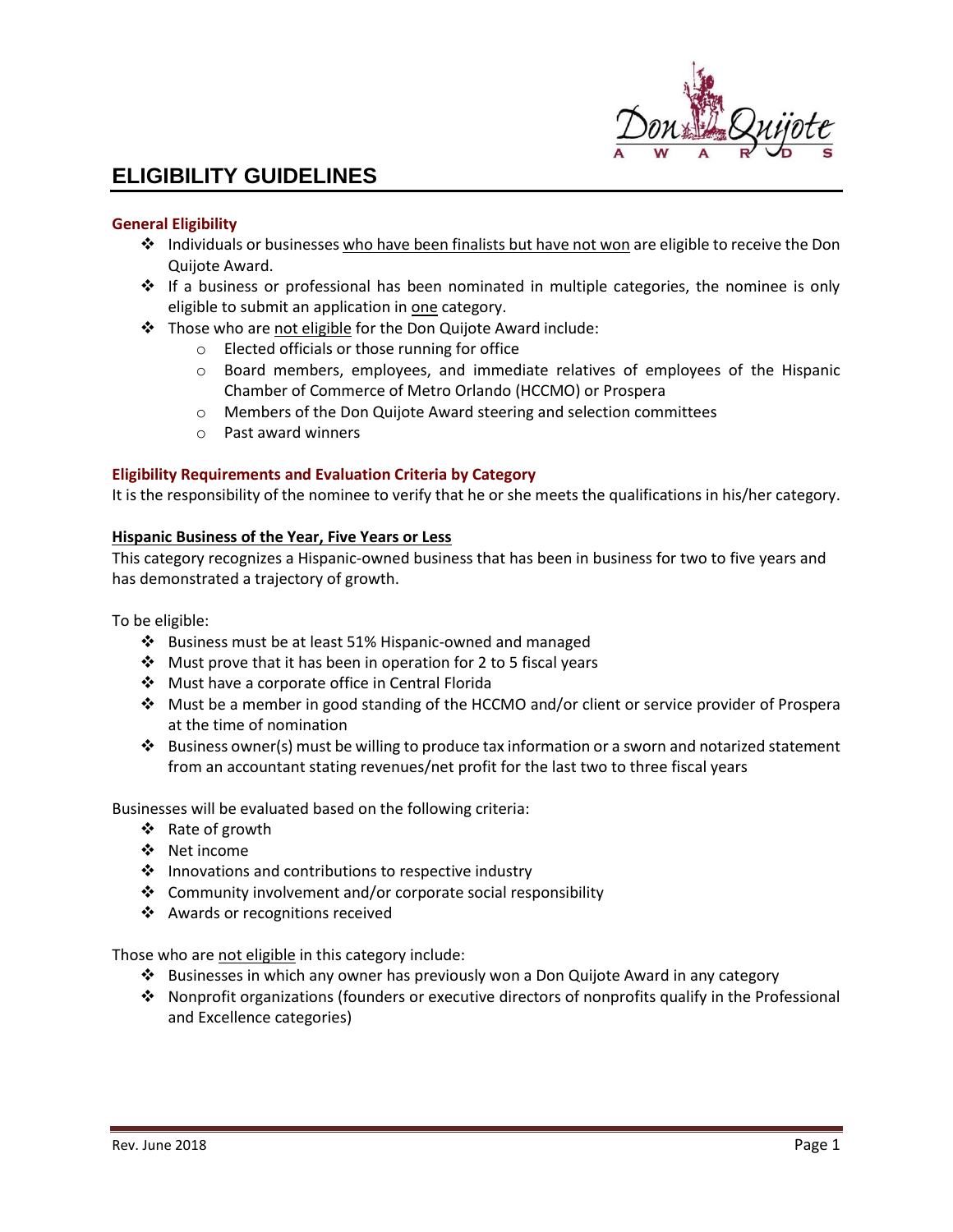

# **ELIGIBILITY GUIDELINES**

### **Hispanic Business of the Year, More than Five Years**

This category recognizes a Hispanic-owned business that has been in business for more than five years and has demonstrated a trajectory of growth.

To be eligible:

- ❖ Business must be at least 51% Hispanic owned and managed
- ❖ Must prove that it has been in operation for more than five years
- ❖ Must have a corporate office in Central Florida
- ❖ Must be a member in good standing of the HCCMO and/or client or service provider of Prospera at the time of nomination
- ❖ Business owner(s) must be willing to produce tax information or a sworn and notarized statement from an accountant stating revenues/net profit for the last two to three fiscal years

Businesses will be evaluated based on the following criteria:

- ❖ Rate of growth.
- ❖ Net income
- ❖ Innovations and contributions to respective industry
- ❖ Community involvement and/or corporate social responsibility
- ❖ Awards or recognitions received

Those who are not eligible in this category include:

- ❖ Businesses in which any owner has previously won a Don Quijote Award in any category
- ❖ Nonprofit organizations (founders or executive directors of nonprofits qualify in the Professional and Excellence categories)

#### **Professional of the Year**

This category recognizes a Hispanic individual who has excelled in his or her profession or field of work.

To be eligible:

- ❖ Nominee must be of Hispanic descent
- ❖ Must reside and work in the Central Florida region
- ❖ Cannot be more than 20 percent owner of the business he or she is representing
- ❖ Must be a member in good standing of HCCMO **or**
- ❖ Serve as a committee member for Prospera at the time of application

Individuals will be evaluated based on the following criteria:

- ❖ Professional achievements
- ❖ Demonstrated leadership within company or field of work
- ❖ Professional recognitions, honors, or awards received
- ❖ Community involvement